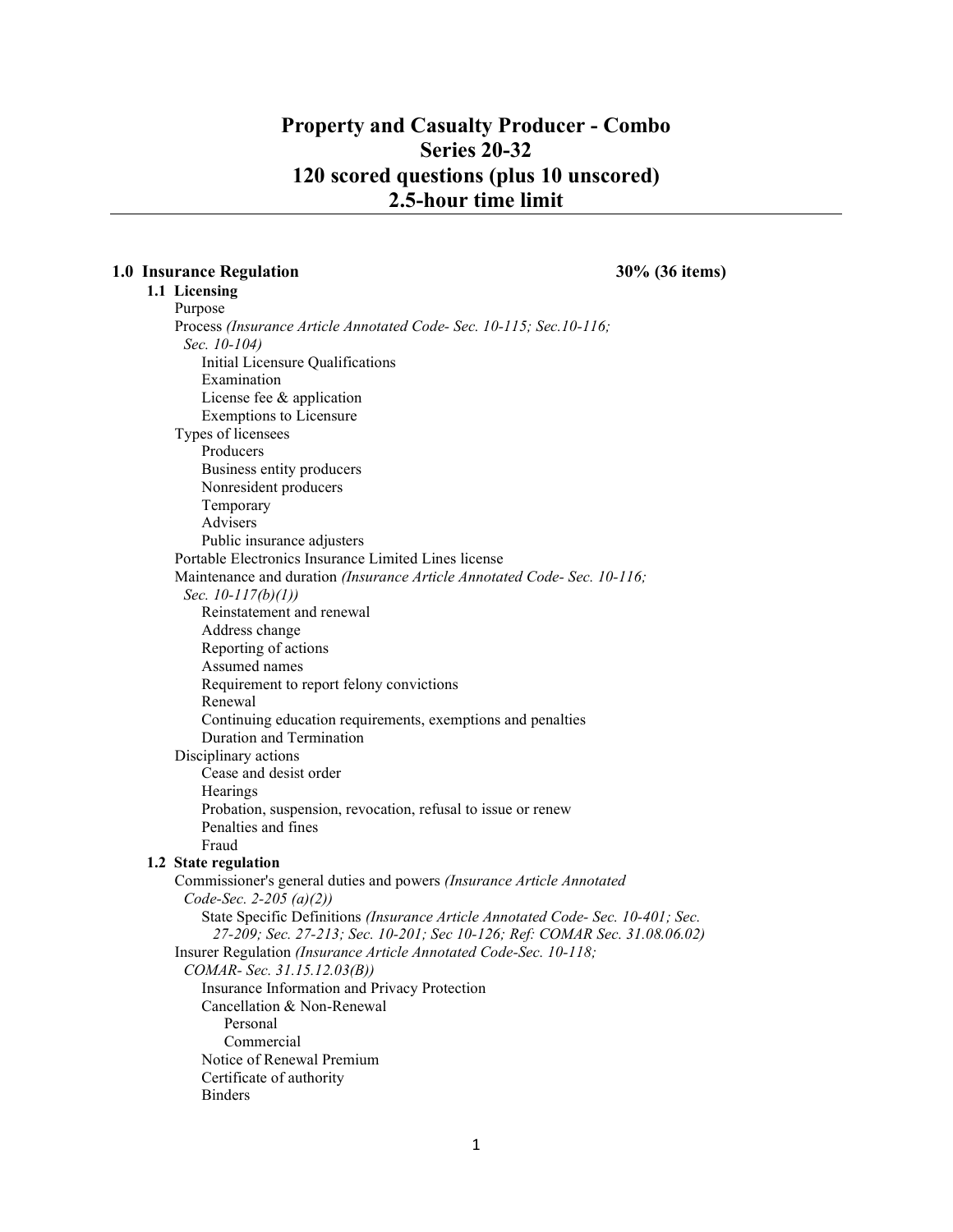Solvency Rates Policy forms Examination of books and records Producer appointments Producer's Contract with Insurer versus Producer's Appointment with Insurer Producer's Individual Appointment versus Business Entity Appointment Maintaining Record of Appointment Notice Termination of producer appointment Producer regulation (Insurance Article Annotated Code-Sec. 27-212(d)) Examination of Books and Records Insurance Information and Privacy Protection Fiduciary Responsibilities (COMAR- Sec. 31.03.03) Bail Bond (COMAR- Sec. 31.03.05.02(B)(1); Sec. 31.03.05.05) Acting for Unlicensed Insurer Record Retention Activities of Unlicensed Individual Payment and sharing of Commissions Charging of fees Misrepresentation, twisting, and rebating Responsibility for Trust Accounts Impersonation Larceny Unlicensed persons compensation Premium Finance Companies/Agreements Unfair or deceptive insurance practices (Insurance Article Annotated Code-Sec. 19-107(a)(2); Sec. 27-501; Sec. 27-213, 212) Misrepresentation False advertising Defamation of insurer Boycott, coercion and intimidation False financial statements Failure to maintain complaint record Unfair discrimination (Insurance Article Annotated Code-Sec. 19-107(a)(2); Sec. 27-501; Sec. 27-213, 212) Unfair claims settlement practices Rebating Insurance fraud regulation Insurance Information and Privacy Protection Competitive Rating 1.3 Federal regulation Fair Credit Reporting Act (15 USC 1681–1681d; Insurance Article Annotated Code- Sec. 27-501) Fraud and false statements including 1033 waiver (18 USC 1033, 1034) 1.4 Maryland laws, regulations and required provisions Property and Casualty Insurance Guaranty Corporation Surplus Lines Homeowners Coverage Water backup from sewers and drains Cancellation and nonrenewal Lead Liability Maryland Insurers Insolvency Fund Cancellation and nonrenewal (Insurance Article Annotated Code- Sec. 27-609) Concealment, misrepresentation or fraud Appraisal Federal Terrorism Insurance Program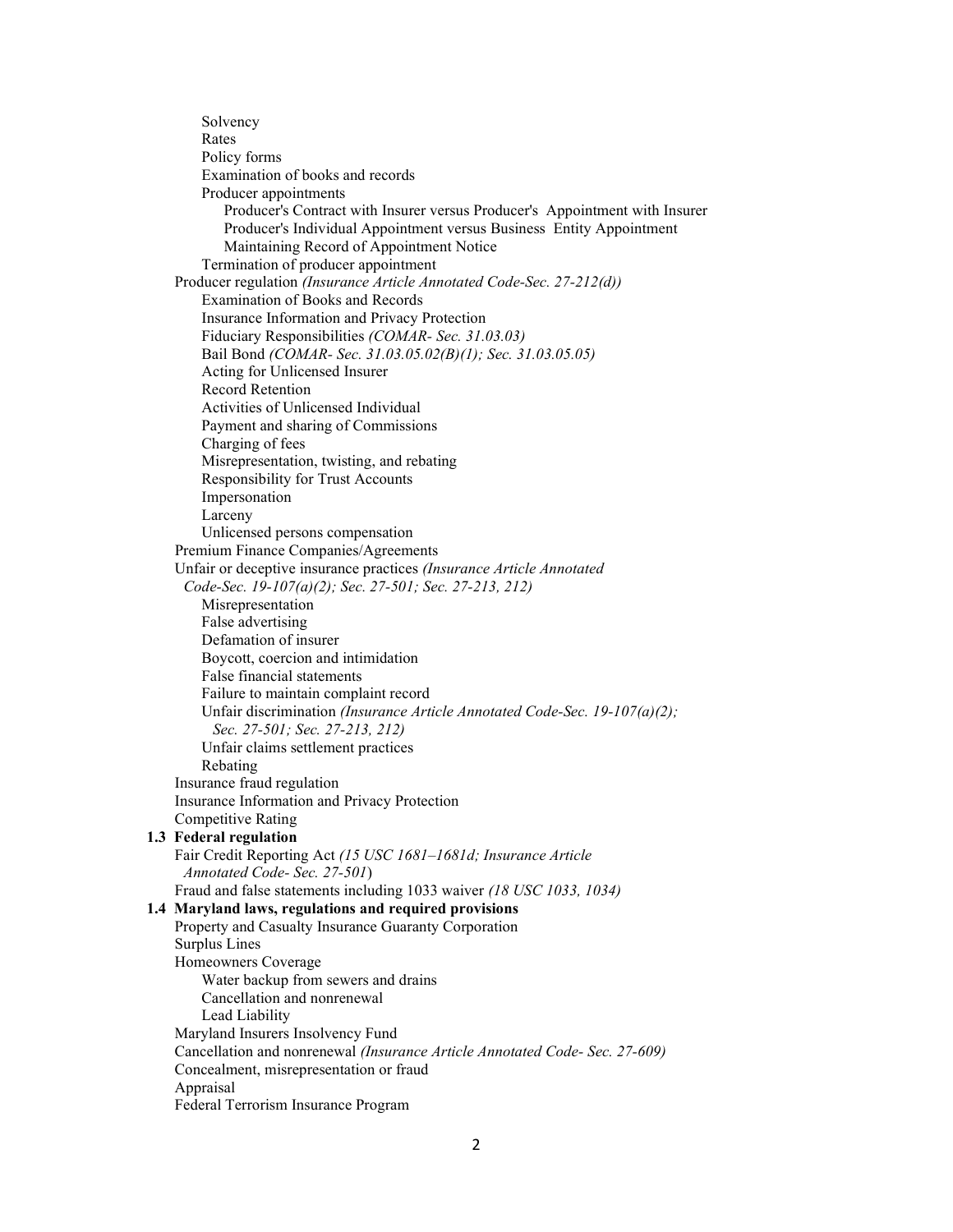Joint Insurance Association (JIA) Fair Credit Reporting Act Flood Insurance 1.5 Maryland auto insurance policy State Auto Insurance Laws & Regulations State Required Limits of Liability (Insurance Article Annotated Code- Sec. 19-512; Sec. 19-504.1(3)(ii); Sec. 19-106; Sec. 17-103) Uninsured/Underinsured Motorist (Insurance Article Annotated Code- Sec. 19-509; COMAR- Sec. 31.15.10.03 Definitions Compulsory coverage Bodily injury to others Personal injury protection (Insurance Article Annotated Code- Sec. 19-505; Sec. 19-506; COMAR-Sec. 31.15.07.05) Benefits/waivers Exclusions Damage to someone else's property Uninsured/underinsured motorist (Insurance Article Annotated Code- Sec. 19-509; COMAR- Sec. 31.15.10.03) Coverage for damage to your auto Medical payments Collision Limited collision Comprehensive Deductibles Substitute transportation Towing and labor General provisions Duties after an accident or loss Selected endorsements Use of other autos — vehicles furnished or available for regular use Coverage for anyone renting an auto to you additional insured — lessor Named Driver Exclusion Maryland Automobile Insurance Fund (MAIF) (Insurance Article Annotated Code- Sec. 20-501(b); Sec. 20-502; Sec. 20-509(e-1)(ii); Sec. 20-201; Sec. 20-511) Mobile home Waiver of deductible 1.6 Workers compensation laws Types of laws Monopolistic versus competitive Compulsory versus elective Maryland Workers Compensation Act (Glossary of Insurance Terms; Insurance Article Annotated Code- Sec. 19-402; Sec. 27-601; Sec. 19-404; Sec. 19-406; Sec. 25-301; Sec. 19-405; Sec. 9-209; Sec. 9-201; Sec. 9-506) Employer's Liability Covered Employees Exclusive remedy Employment covered (required, voluntary) Covered injuries Occupational disease Benefits provided Subsequent injury fund Large deductible programs Subrogation Federal workers compensation laws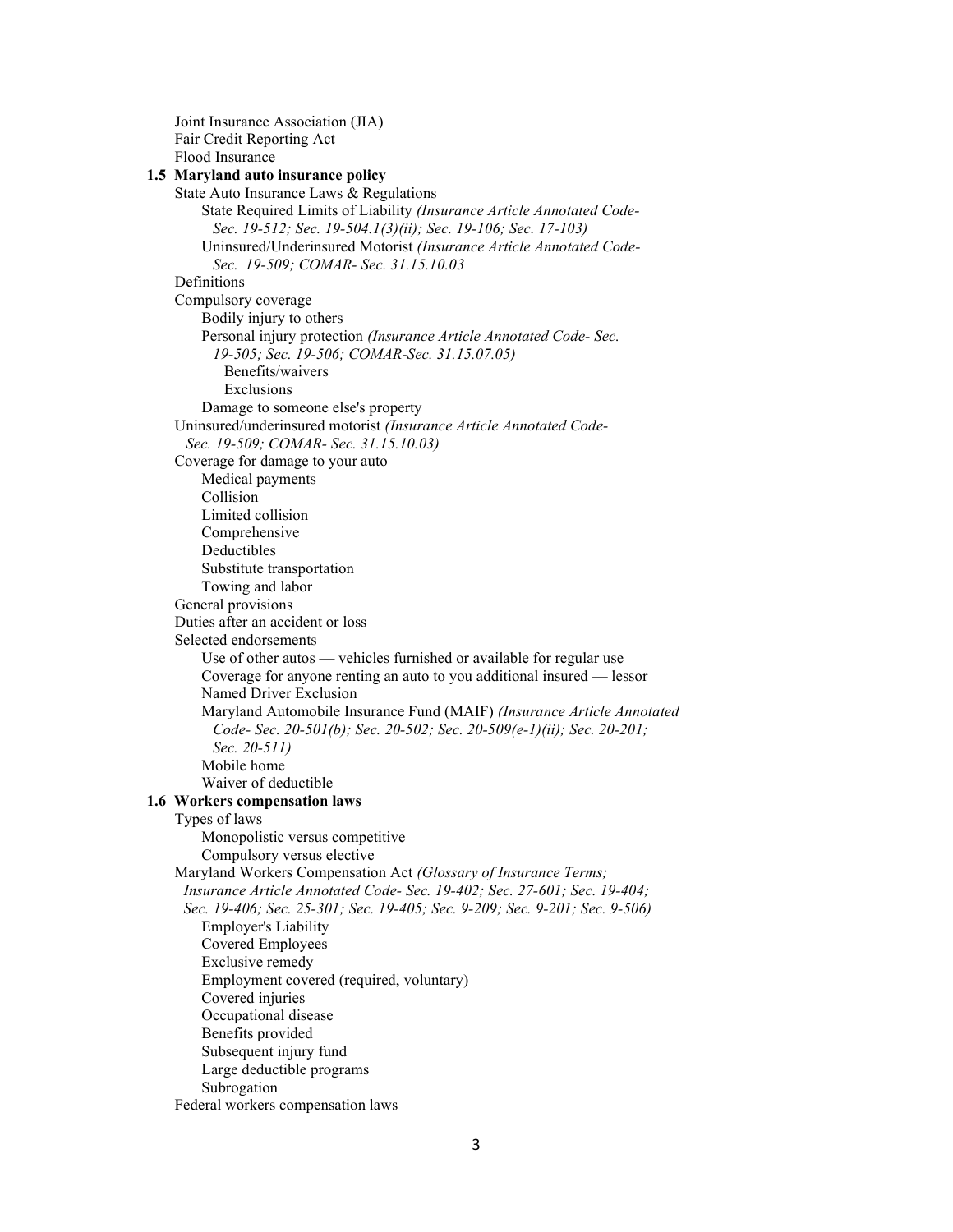Federal Employers Liability Act (FELA) (45 USC 51–60) U.S. Longshore and Harbor Workers' Compensation Act (33 USC 904) The Jones Act (46 USC 30104)

#### 2.0 General Insurance 7% (8 items)

2.1 Concepts

Risk management key terms Risk Exposure Hazard Peril Loss Methods of handling risk Avoidance Retention Sharing Reduction Transfer Elements of insurable risks Adverse selection Law of large numbers Reinsurance

#### 2.2 Insurers

Types of insurers Stock companies Mutual companies Fraternal benefit societies Risk retention and risk purchasing groups Surplus Lines Carriers Self-insurance groups Purchasing Groups Private versus government insurers Admitted versus nonadmitted insurers Domestic, foreign and alien insurers Financial status (independent rating services) Marketing (distribution) systems 2.3 Producers and general rules of agency Types Captive Independent Insurer as principal Producer/insurer relationship Authority and powers of producers Express Implied Apparent Responsibilities to the applicant/insured

#### 2.4 Contracts

Elements of a legal contract Offer and acceptance Consideration Competent parties Legal purpose Distinct characteristics of an insurance contract

Contract of adhesion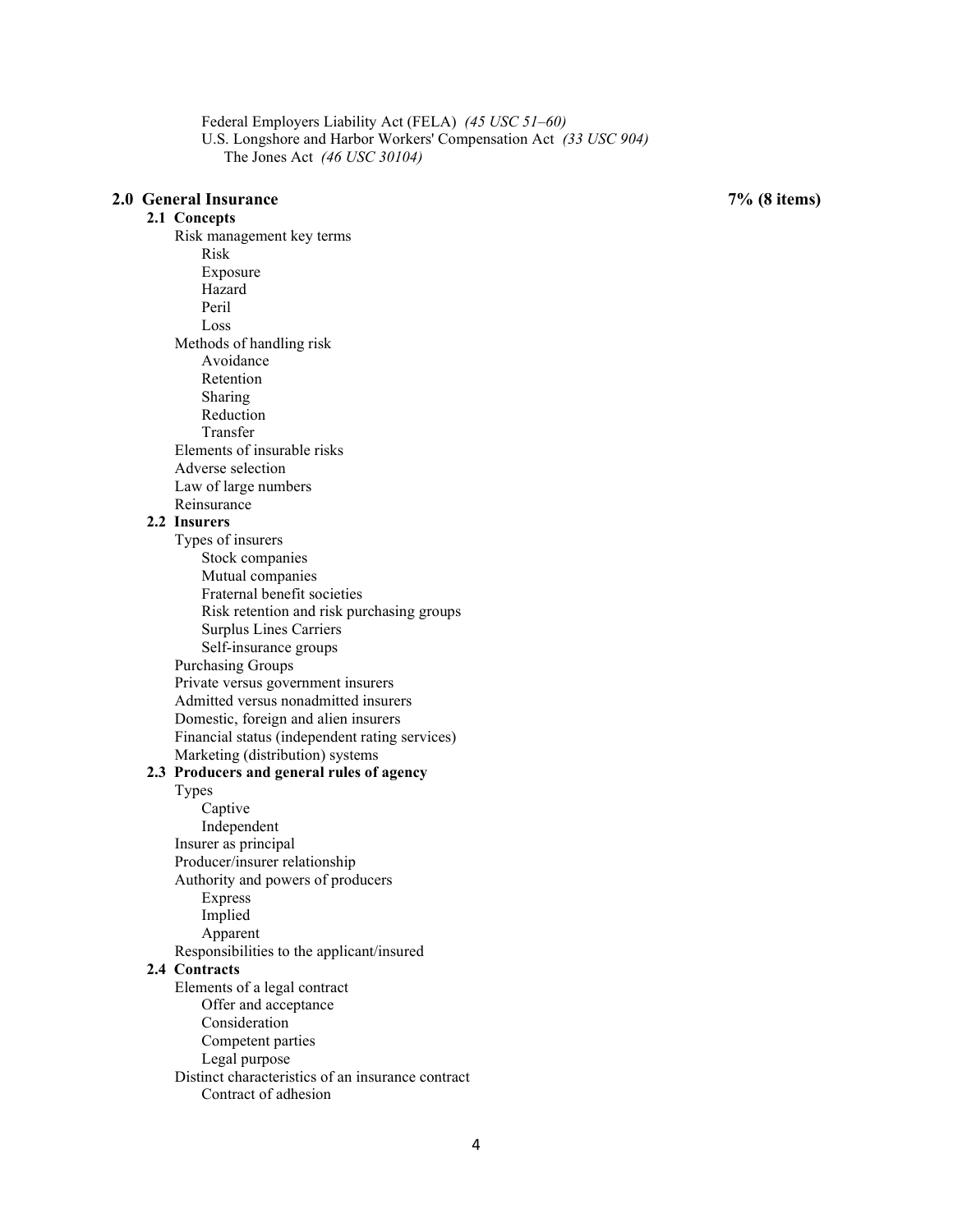Aleatory contract Personal contract Unilateral contract Conditional contract Legal interpretations affecting contracts Ambiguities in a contract of adhesion Reasonable expectations Indemnity Utmost good faith Representations/misrepresentations Warranties Concealment Fraud Waiver and estoppel 3.0 Property and Casualty Insurance Basics 13% (15 items) 3.1 Principles and concepts Insurable interest Underwriting Function Expense ratio, combined ratio Loss ratio Rates Types Loss costs Components Hazards Physical Moral Morale Negligence Elements of a negligent act Defenses against negligence Causes of loss (perils) Named perils versus special (open) perils Direct loss Consequential or indirect loss Blanket versus specific insurance Basic types of construction Coinsurance Loss valuation Actual cash value Replacement cost Functional replacement cost Guaranteed Replacement Cost Market value Agreed value Stated amount Valued policy Damages Compensatory — special versus general Punitive Absolute liability Strict liability Vicarious liability Attractive nuisance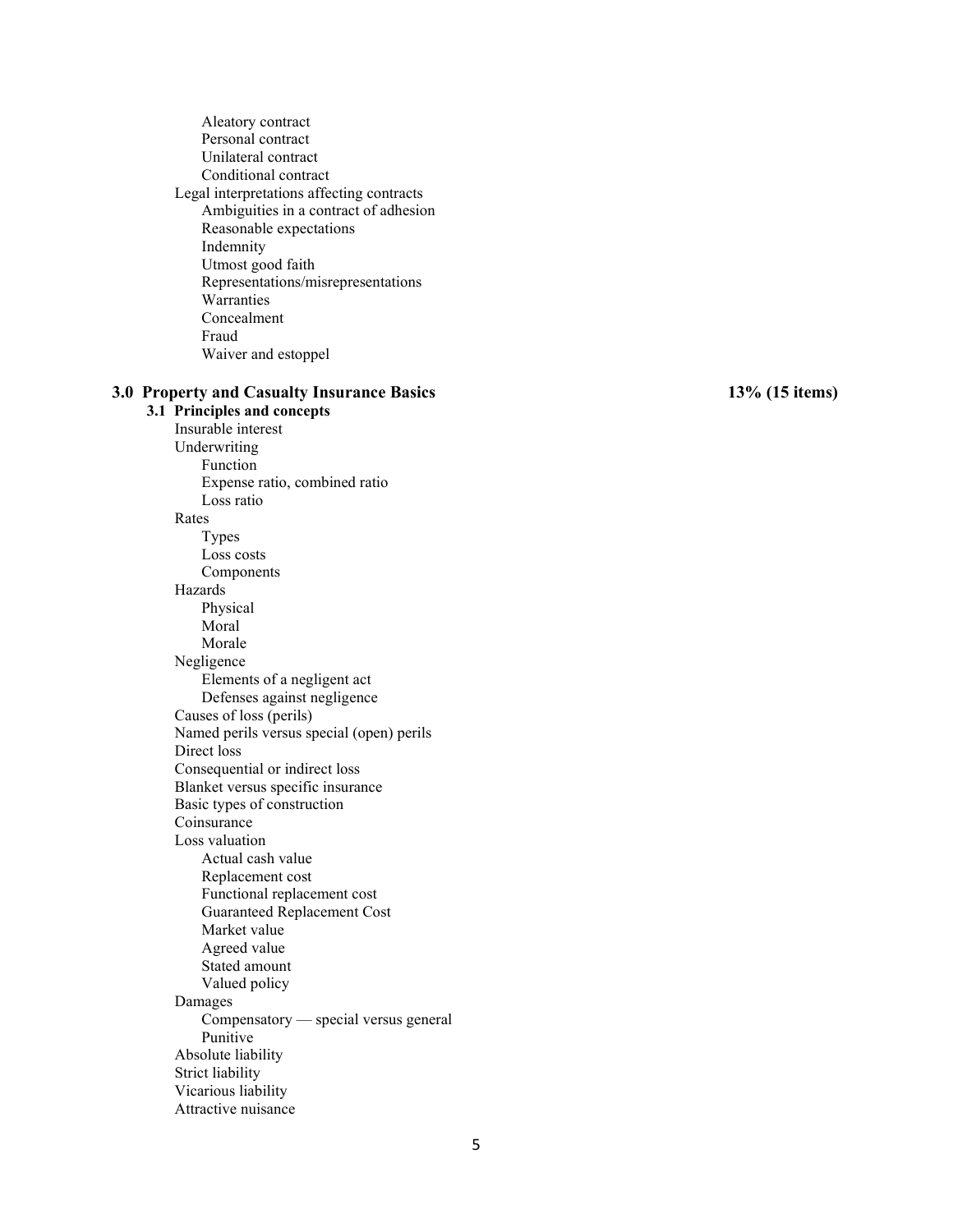3.2 Policy structure Declarations Definitions Insuring agreement or clause Additional/supplementary coverage Conditions Exclusions Endorsements 3.3 Common policy provisions Insureds — named, first named, additional Lienholders Policy period Policy territory Cancellation and nonrenewal Deductibles Other insurance Nonconcurrency Primary and excess Pro rata share Contribution by equal shares Policy limits Limits of liability Per occurrence (accident) Per person Aggregate — general versus products — completed operations Split Combined single Restoration/nonreduction of limits Coinsurance Vacancy or unoccupancy Named insured provisions Duties after loss Assignment Abandonment Insurer provisions Liberalization Appraisal Subrogation Salvage Claim settlement options Third-party provisions Standard mortgage clause Loss payable clause No benefit to the bailee 4.0 Dwelling Policy 8% (10 items) 4.1 Characteristics and purpose 4.2 Coverage forms — Perils insured against Basic Broad Special 4.3 Property coverages Coverage A — Dwelling Coverage B — Other structures Coverage C — Personal property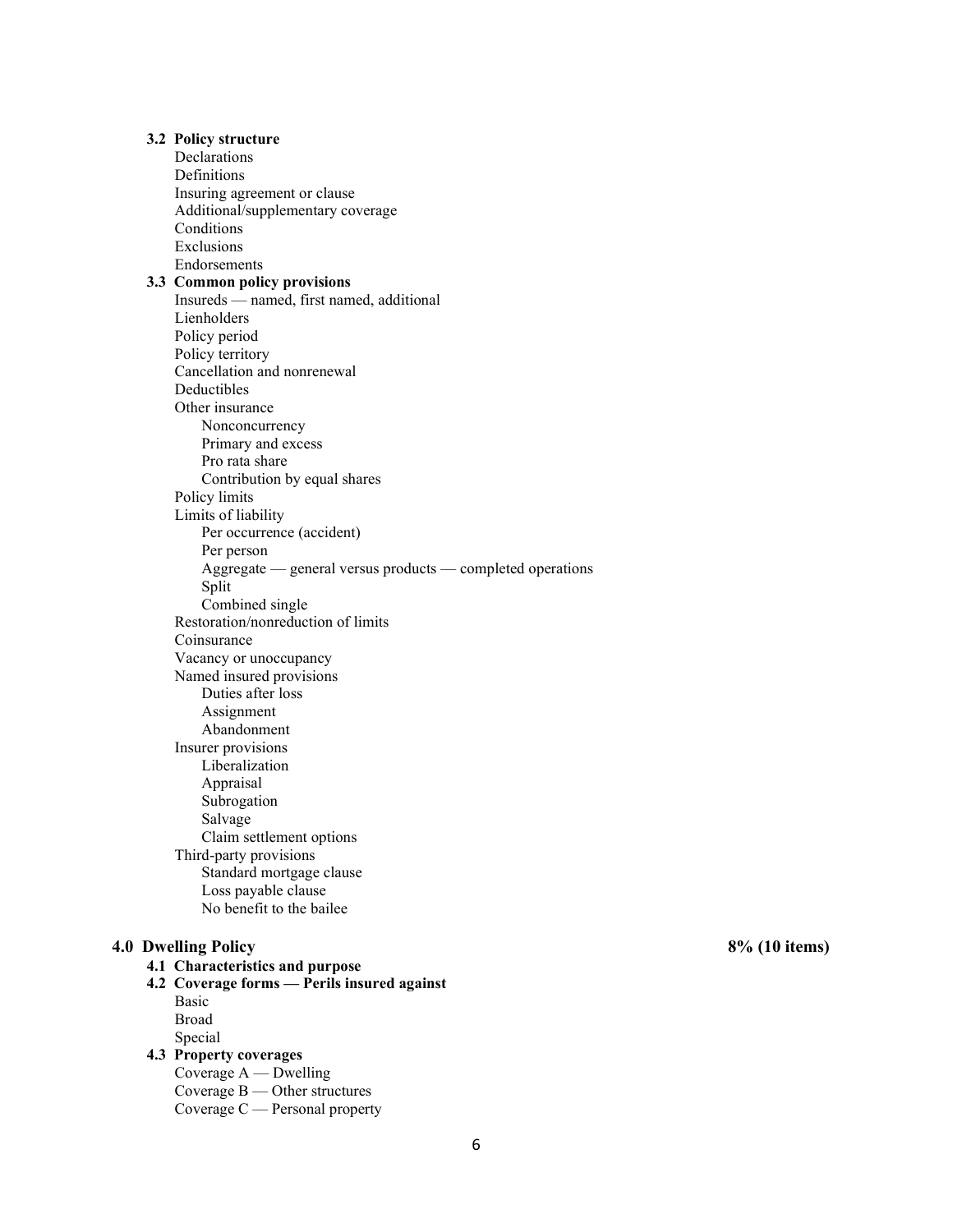Coverage D — Fair rental value Coverage  $E -$  Additional living expense Other coverages

4.4 General exclusions

## 4.5 Conditions

# 4.6 Selected endorsements

Special provisions — Maryland Automatic increase in insurance Broad theft coverage Dwelling under construction

4.7 Personal liability supplement

#### 5.0 Homeowners Policy 13% (15 items)

5.1 Coverage forms

HO-2 through HO-6

#### 5.2 Definitions

## 5.3 Section I — Property coverages

- Coverage A Dwelling
- Coverage B Other structures
- Coverage C Personal property
- Coverage  $D$  Loss of use
- Additional coverages

# 5.4 Section II — Liability coverages Coverage E — Personal liability

Coverage  $F$  — Medical payments to others Additional coverages

# 5.5 Perils insured against

## 5.6 Additional Coverages

- Debris Removal
	- Trees, Shrubs, and Other Plants
	- Fire Department Service Charge

#### Property Removed

Credit Card, Fund Transfer Card, Forgery, and Counterfeit Money

#### Loss Assessment

- Glass or Safety Glazing Material
- Landlord's Furnishings
- Building Additions and Alterations

#### First Aid Expenses

Damage to Property of Others

## 5.7 Exclusions

Lead paint liability abatement

#### 5.8 Conditions

## 5.9 Selected endorsements

Special provisions — Maryland Business Pursuits Limited fungi, wet or dry rot, or bacteria coverage Permitted incidental occupancies — residence premises Earthquake Identity fraud expense Scheduled personal property Personal property replacement cost Home day care Valuable Papers Computers Watercraft Tenants relocation expense — Maryland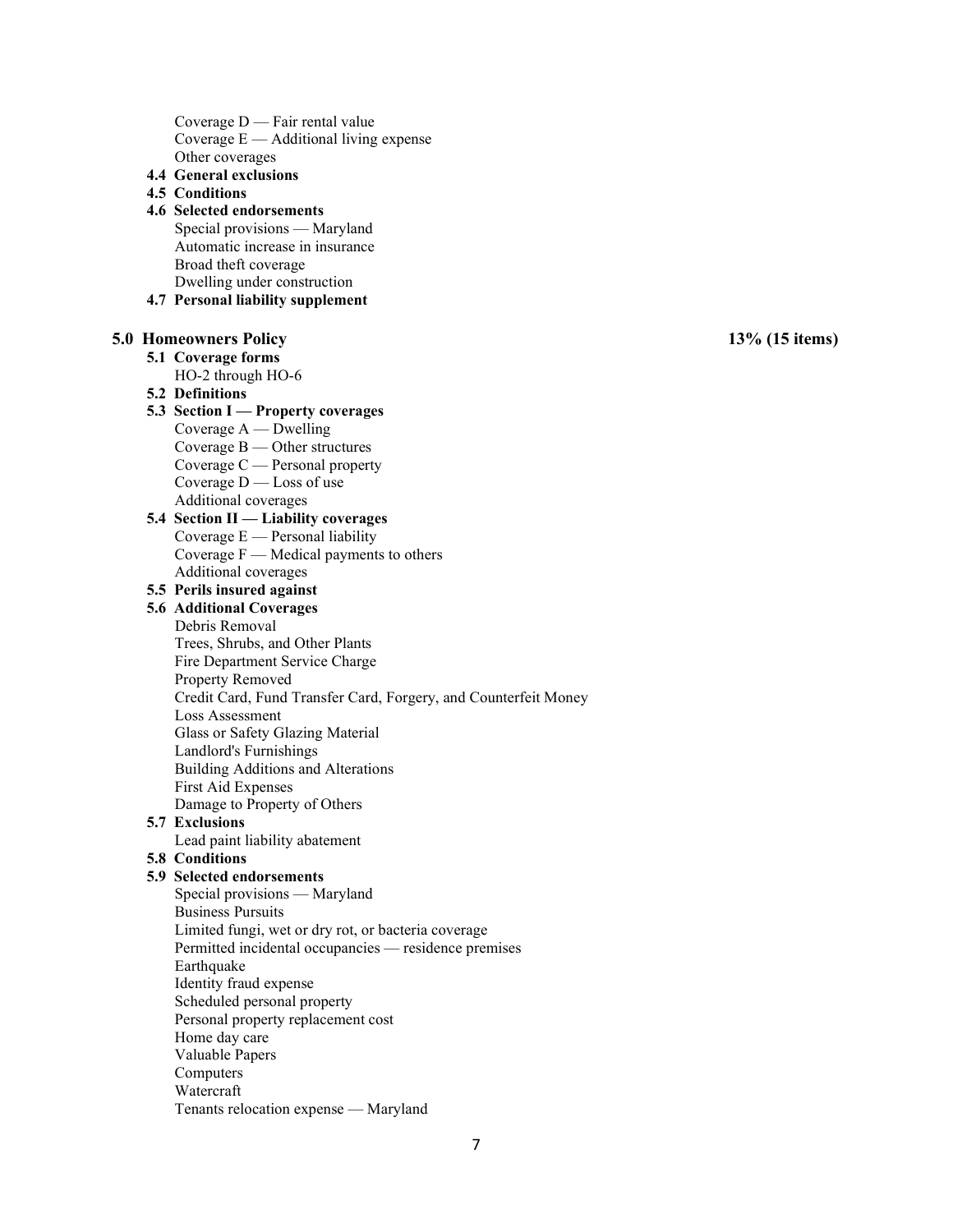Lead poisoning exclusion — Maryland Coverage for lead poisoning — Maryland Business pursuits Personal injury

## 6.0 Auto Insurance 8% (10 items)

6.1 Maryland auto insurance policy Definitions Coverage for damage to your auto Collision Limited collision Comprehensive Deductibles Substitute transportation Towing and labor Bodily injury coverage Personal Injury Protection Liability/damage to someone else's property General provisions Duties after an accident or loss Selected endorsements Maryland mandatory endorsement Mobile home Waiver of deductible 6.2 Personal Auto Policy Definitions Liability Cancellation/Non-Renewal/Renewal Grounds Notice Bodily injury and property damage Supplementary payments Exclusions Medical Payments Physical Damage Collision Other than collision Deductibles Transportation expenses Exclusions Protection Against Uninsured/Underinsured Motorists General Provisions Conditions Duties After an Accident or Loss Endorsements Towing and labor costs Miscellaneous type vehicle Joint ownership coverage 6.3 Commercial auto Commercial auto coverage forms Business auto Policy Definitions Policy Period and Territory

Protection Against Uninsured/Underinsured Motorists

PIP Coverage Medical Payments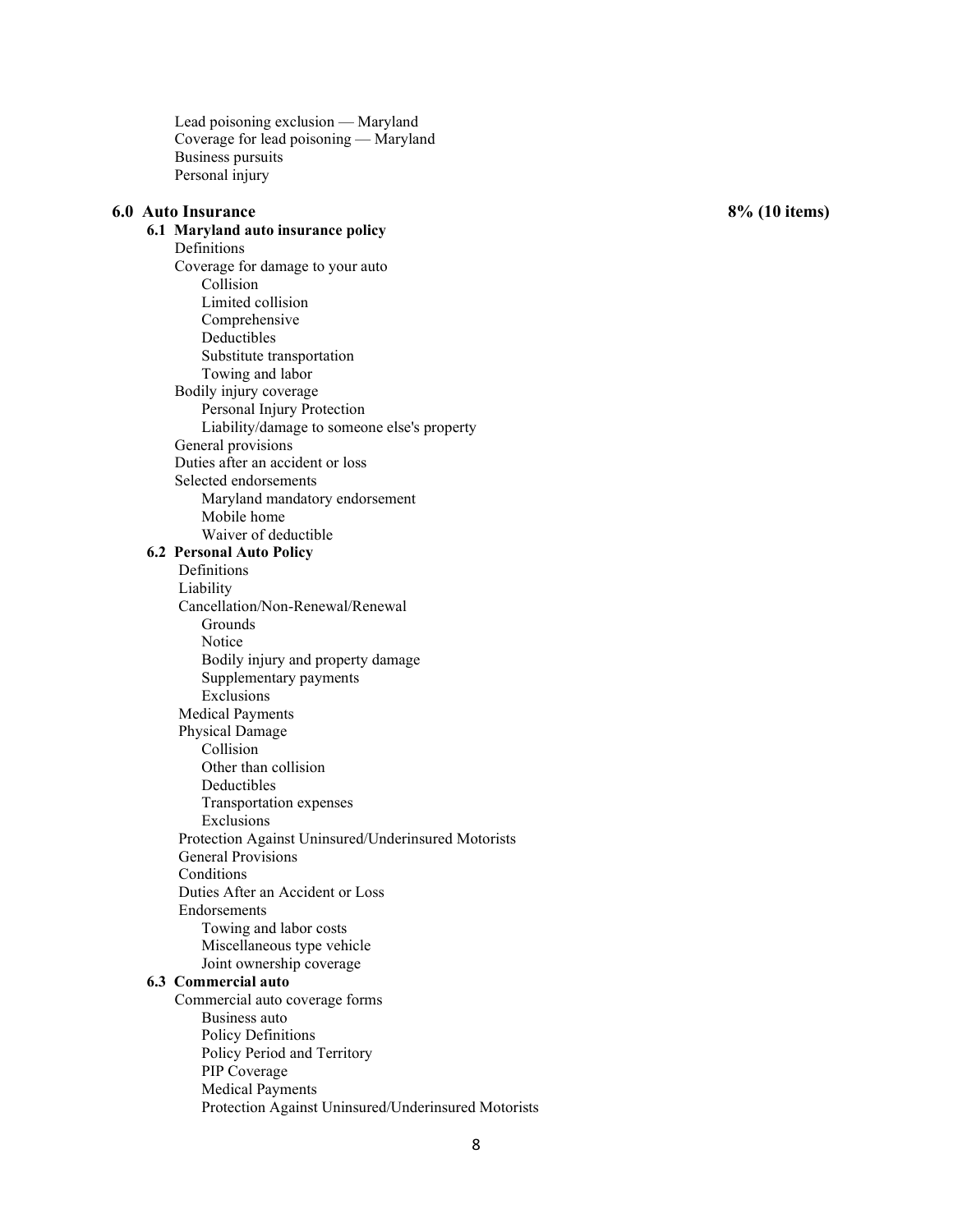Garage Truckers Coverage form sections Covered autos Liability coverage Garagekeepers coverage Trailer interchange coverage Physical damage coverage Exclusions Conditions Definitions Selected endorsements Individual named insured Mobile equipment Lessor — additional insured and loss payee — Maryland Drive other car coverage Commercial carrier regulation Endorsement for motor carrier policies of insurance for public liability

#### 7.0 Commercial Package Policy (CPP) 13% (15 items)

7.1 Components of a commercial policy Common policy declarations Common policy conditions Interline endorsements One or more coverage parts 7.2 Commercial general liability Commercial general liability coverage forms Bodily injury and property damage liability Personal and advertising injury liability Medical payments Exclusions Supplementary payments Who is an insured Limits of insurance Conditions Definitions Occurrence versus claims-made Claims-made features Trigger Retroactive date Extended reporting periods — basic versus supplemental Claim information Defense within limits versus open limits Premises and operations Products and completed operations Insured Contracts Selected endorsement Limited fungi or bacteria coverage 7.3 Commercial property Commercial property conditions form Coverage forms Building and personal property Condominium association Condominium commercial unit-owners Builders risk Business income

9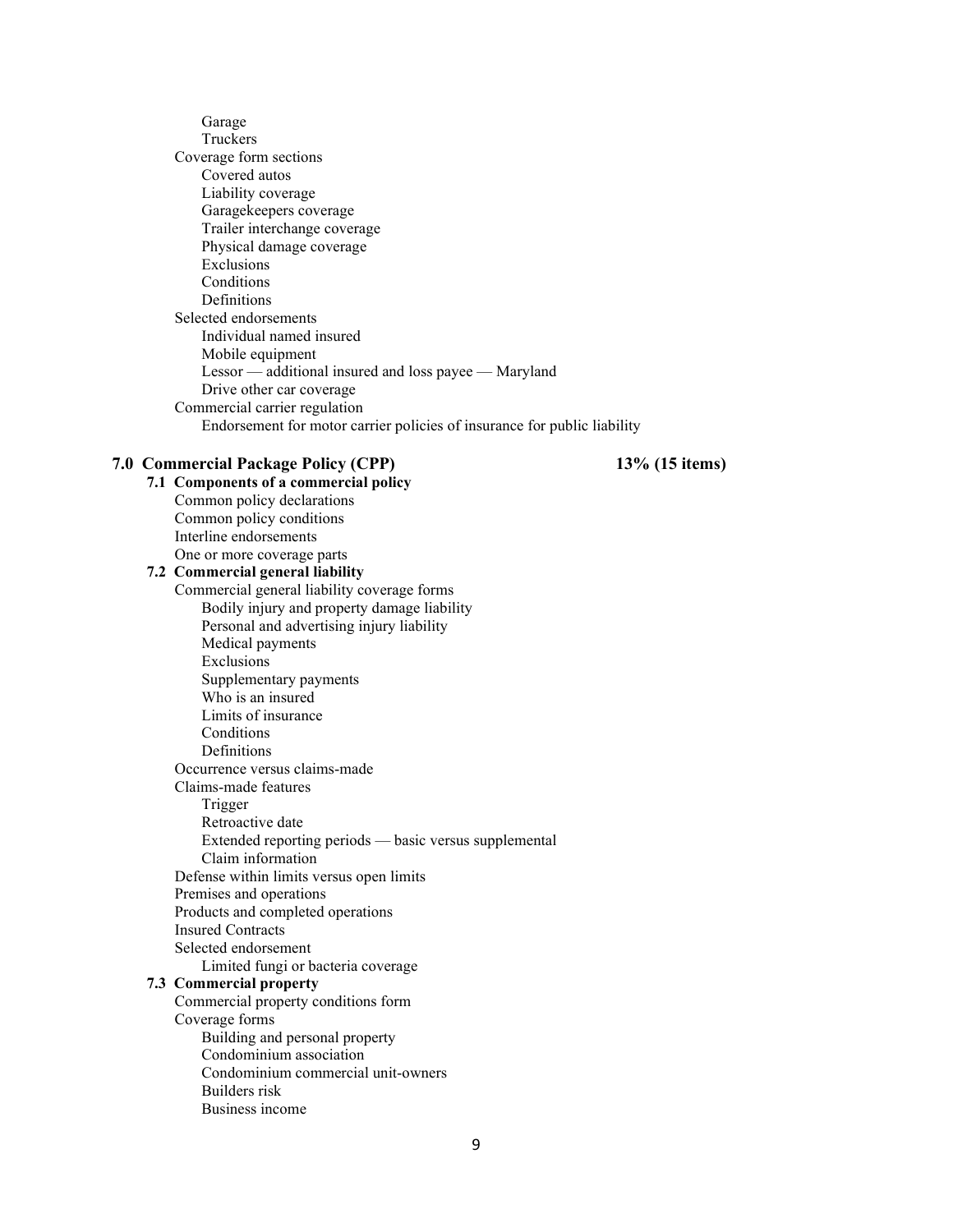Legal liability Extra expense Causes of loss forms Basic Broad Special Earthquake Selected endorsements Ordinance or law Spoilage Peak season limit of insurance Protective Safeguards Value reporting form 7.4 Commercial inland marine Nationwide marine definition Commercial inland marine conditions form Inland marine coverage forms Accounts receivable Bailee's customer Commercial articles Contractors equipment floater Electronic data processing Equipment dealers Installation floater Jewelers block Signs Valuable papers and records Transportation coverages Common carrier cargo liability Motor truck cargo forms Transit coverage forms 7.5 Boiler and Machinery Equipment breakdown Equipment breakdown protection coverage form Selected endorsement Actual cash value 7.6 Farm coverage Farm property coverage form Coverage A — Dwellings Coverage B — Other private structures Coverage C — Household personal property Coverage D — Loss of use Coverage E — Scheduled farm personal property Coverage F — Unscheduled farm personal property Coverage G — Other farm structures Coverage H — Bodily injury and property damage liability Coverage I — Personal and advertising injury liability Coverage J — Medical payments Mobile agricultural machinery and equipment coverage form Livestock coverage form Definitions Cause of loss (basic, broad and special) Conditions Exclusions Limits Additional coverages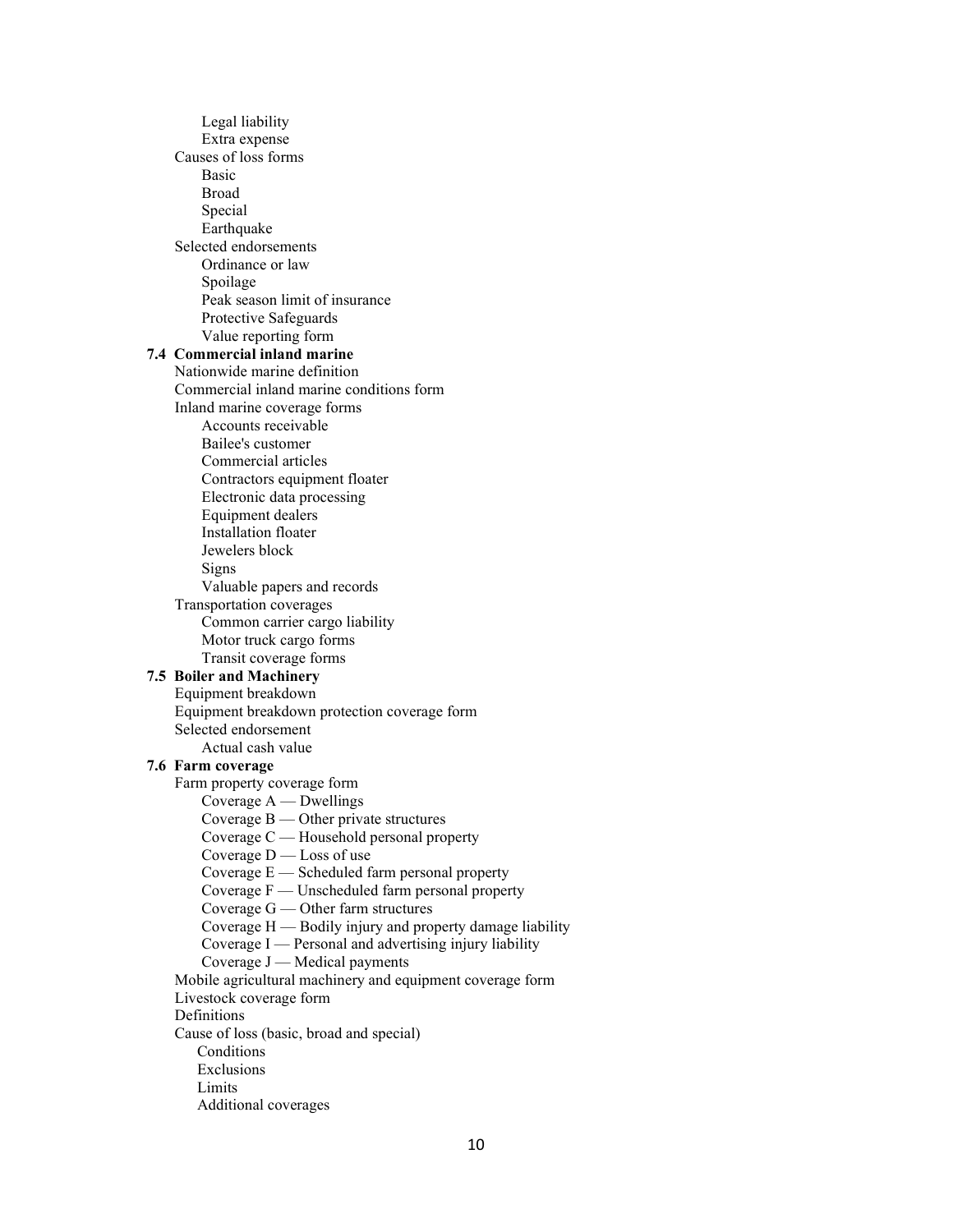Farm liability coverage form Definitions Conditions Exclusions Limits Additional coverages 7.7 Commercial Crime General Definitions Burglary Theft Robbery Coverages Employee theft Forgery or alteration Inside the premises (theft of money or securities) Inside the premises (robbery or safe burglary of other property) Outside the premises (Theft, Disappearance, or Destruction) Computer fraud Funds transfer fraud Money orders and counterfeit paper currency Other crime coverages Kidnap/ransom and extortion Extortion — commercial entities Lessees of safe deposit boxes Securities deposited with others Guests' property Safe depository

#### 8.0 Businessowners Policy **1% (1** item)

# 8.1 Characteristics and purpose

8.2 Businessowners Section I — Property Coverage Exclusions Limits of insurance Deductibles Loss conditions General conditions Optional coverages Definitions 8.3 Businessowners Section II — Liability Coverages Exclusions Who is an insured Limits of insurance General conditions **Definitions** 8.4 Businessowners Section III — Common Policy Conditions

8.5 Selected endorsements Protective safeguards Utility services — direct damage Utility services — time element Hired auto and non-owned auto liability

#### 9.0 Workers Compensation Insurance 3% (4 items)

9.1 General Requirements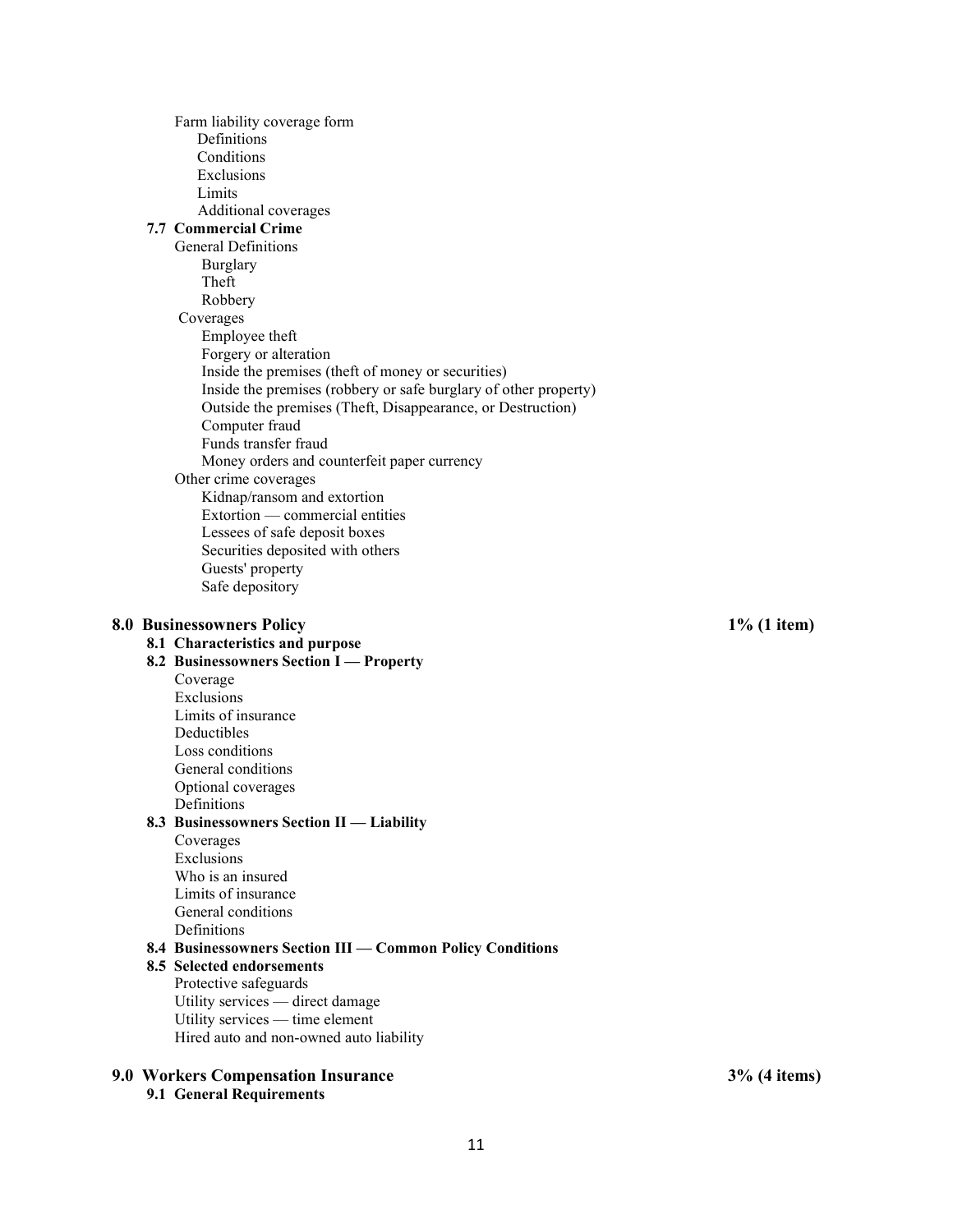Employer's Liability Covered Employees Benefits Provided Policy Structure Covered states Other states coverage Deductibles 9.2 Workers compensation and employers liability insurance policy General section Part One — Workers compensation insurance Part Two — Employers liability insurance Part Three — Other states insurance Part Four — Your duties if injury occurs Part Five — Premium Part Six — Conditions Selected endorsement Voluntary compensation 9.3 Premium computation Job classification — payroll and rates Experience modification factor Premium discounts 9.4 Other sources of coverage Assigned risk plan Self-insured employers and employer groups Maryland Workers' Compensation Trust Fund 10.0 Other Coverages and Options 5% (6 items) 10.1 Umbrella/excess liability policies Personal Commercial Coverages Underlying Coverages Self-Insured Retention 10.2 Specialty liability insurance Errors and omissions Professional liability Directors and officers liability Fiduciary liability Liquor liability Employment practices liability Employee benefits liability 10.3 Surplus lines Definitions and markets Licensing requirements 10.4 Surety bonds Principal, obligee, surety Purpose and Type of Surety Bonds Contract Court Public Official Miscellaneous License and permit Judicial 10.5 Aviation insurance Aircraft hull Aircraft liability